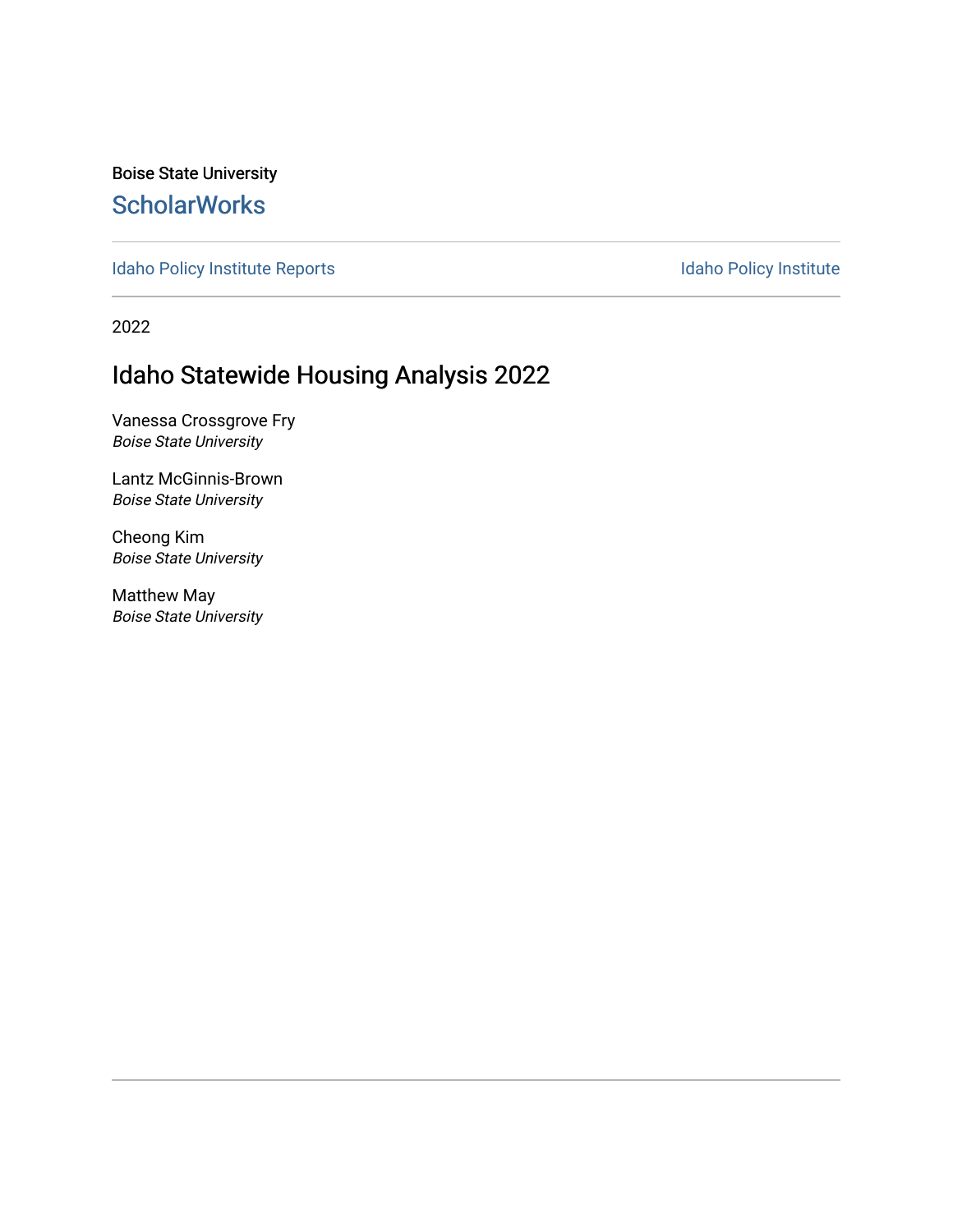# **IDAHO STATEWIDE HOUSING ANALYSIS 2022**

#### **HOUSING IS A CRITICAL PART OF IDAHO'S INFRASTRUCTURE.**

Domestic migration away from the nation's large metropolitan areas is affecting small- and mid-sized regions across the United States. As a result, since 2010, Idaho's population has grown 17.3%, making it the second fastest growing state in the nation. Housing stock hasn't kept pace; 2020 vacancy rates for owneroccupied housing (0.8%) and renter-occupied housing (4.4%) are below the national average. Since 2015, Idaho housing values have increased 74.8% while median household income has increased 17.9%. This all has resulted in 26.6% of Idaho households (42.1% of renters and 25.7% of home owners with a mortgage) paying 30% or more of their income on housing costs. These cost burdened households are more likely than other households to sacrifice necessities (such as food, transportation, and healthcare) in order to pay for housing costs, and they are also more likely to experience housing instability and evictions. Cost burdened households are reflected in all income brackets and in all of Idaho's 44 counties.

**17.3% POPULATION GROWTH 2010-2020**

**74.8% INCREASE IN HOUSING VALUES 2015-2020**

**\$338,751 MEDIAN HOME VALUE 2020**

**17.9% INCREASE IN HOUSEHOLD INCOME 2015-2020**

**\$66,449 MEDIAN HH INCOME 2020**





# **BY THE NUMBERS**

Percent of Idaho Households Paying at Least 30% of Income on Housing Costs





RENTERS HOMEOWNERS